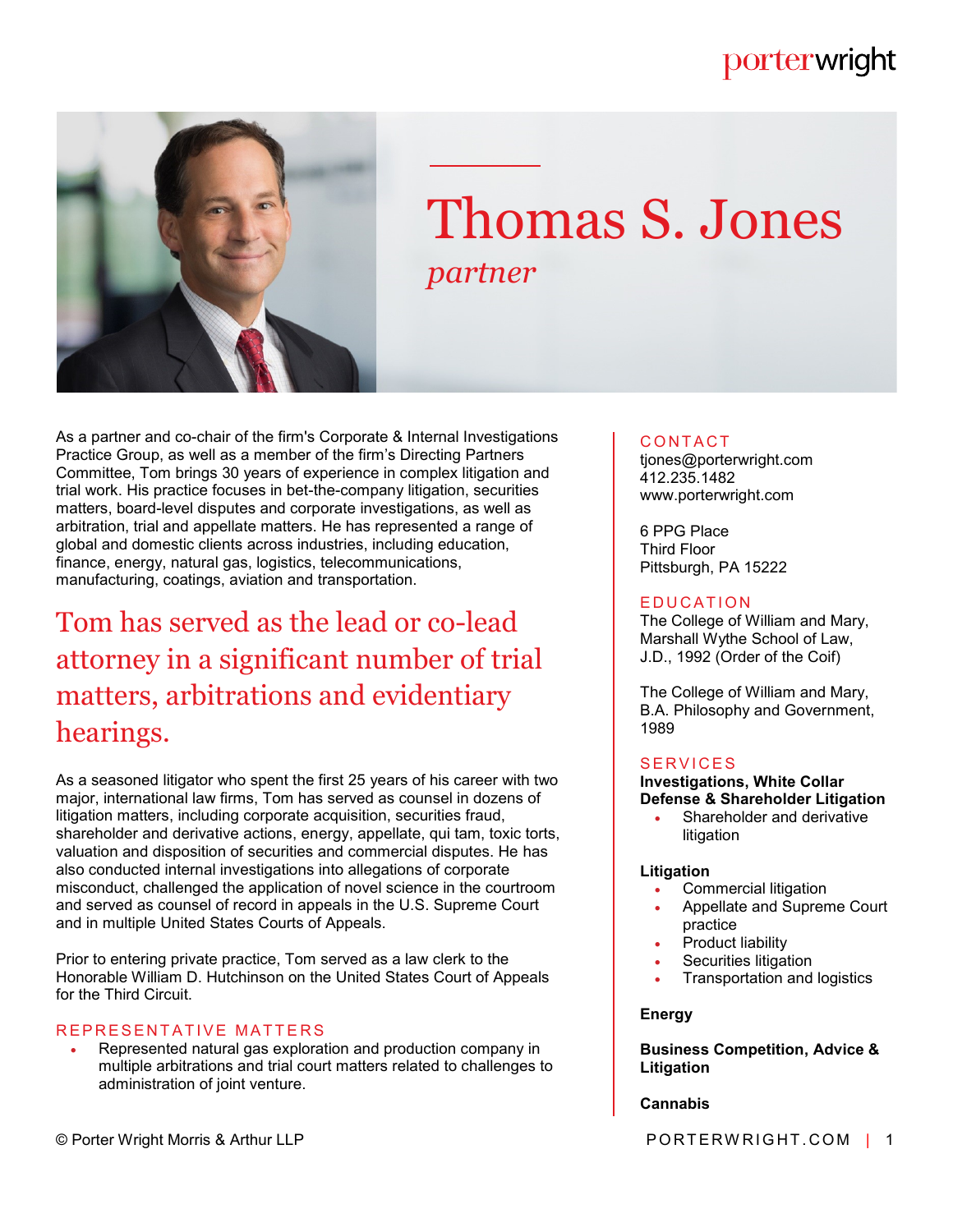- Represented national transportation and logistics provider in dispute related to multi-million dollar breach of contract claim.
- Represented former officers of public company in multi-million dollar claim challenging management decisions and receipt of employment payments.
- Represented family office with respect to claims related to mismanagement of invested funds.
- Obtained dismissal of claim against international energy provider in matter related to property ownership.
- Represented proprietary education company in defense of qui tam case asserting multi-billion dollar loss.
- Obtained \$126 million trial verdict on behalf of telecommunications company incident to sale of enterprise.
- Represented executive officers in sale of majority interests in \$25 million medical education company with respect to disposition transaction.
- Obtained dismissal of multiple derivative cases under Pennsylvania law alleging mismanagement of publicly-traded entity.
- Obtained dismissal of securities fraud action on preliminary motions alleging violations of federal securities law.
- Successfully represented natural gas producer in defense of challenge to operations and issuance of zoning permits.
- Serving as pro bono counsel, won an injunction freeing a client who had been kept in solitary confinement for 36 years.
- Acted as counsel of record in 35 securities fraud, derivative and corporate governance matters.
- Represented international coatings manufacturer in matters relating to claims of toxic exposure to heavy metals.
- Obtained complete dismissal with prejudice on initial motion on behalf of natural gas exploration and production company of multi-count complaint filed by former lessor of oil and gas rights in Pennsylvania state court, alleging claims of breach of contract, fraud, conversion and unjust enrichment.

## **BAR ADMISSIONS**

- Pennsylvania
- California
- U.S. Court of Appeals for the Third Circuit
- U.S. Court of Appeals for the Fourth Circuit
- U.S. Court of Appeals for the Sixth Circuit
- U.S. Court of Appeals for the Seventh Circuit
- U.S. Court of Appeals for the Ninth Circuit
- U.S. District Court for the Western District of Pennsylvania
- U.S. District Court for the Central District of California
- U.S. District Court for the Eastern District of Wisconsin

#### PRESENTATIONS

- "How to Approach an Internal Investigation," Cincinnati Association of Corporate Counsel of America, October 2020
- "From Facts & Findings to the Final Report How to Approach an Internal Investigation," Porter Wright Annual Ethics & Trends in Litigation Seminar, Dec. 5, 2019
- "Preparing Your Home Team for an Internal Investigation," Porter Wright Employment Relations Seminar, Oct. 4, 2019